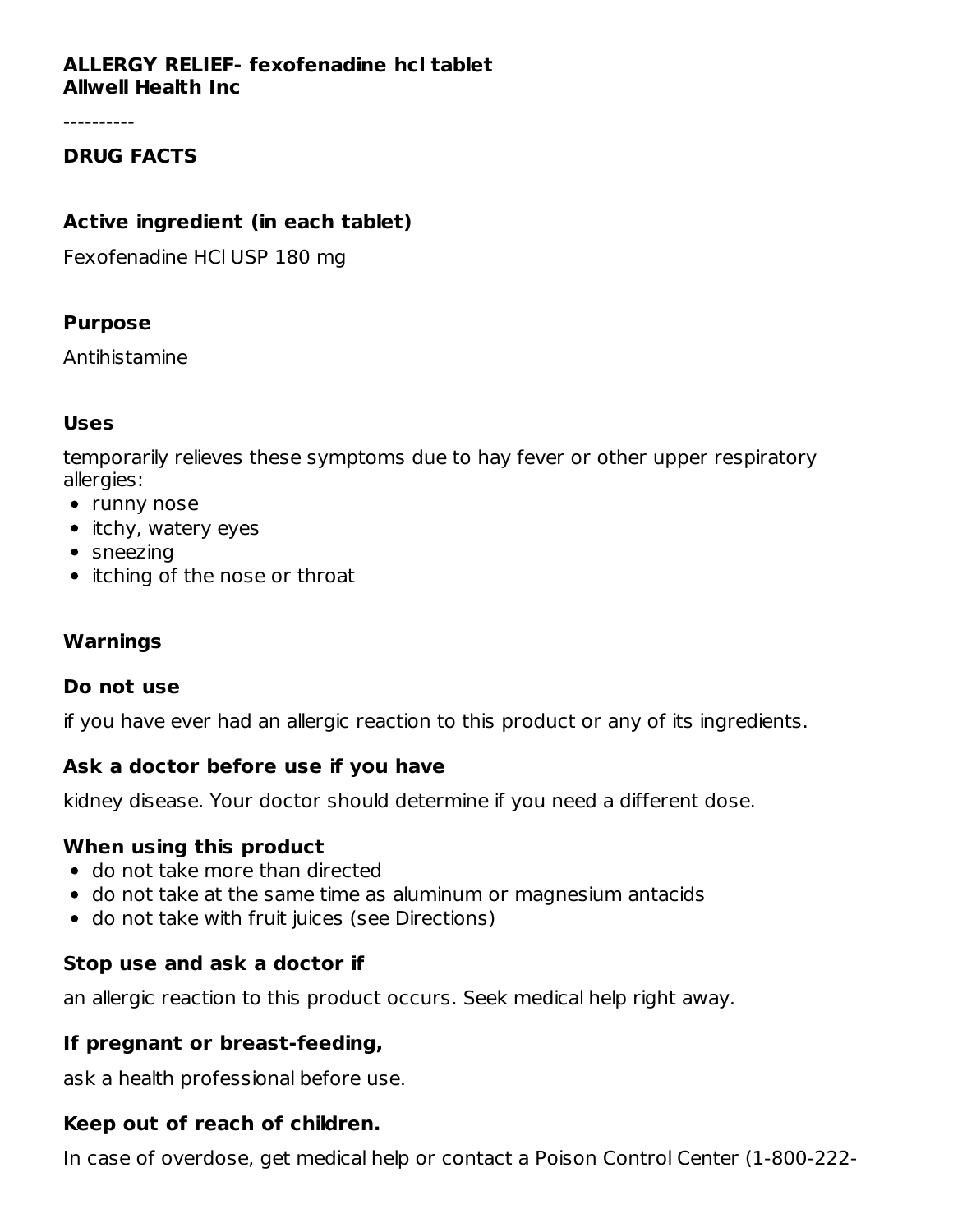## **Directions**

| of age and over                      | adults and children 12 years take one 180 mg tablet with water once a day; do not take<br>more than 1 tablet in 24 hours |
|--------------------------------------|--------------------------------------------------------------------------------------------------------------------------|
| children under 12 years of           | do not use                                                                                                               |
| age                                  |                                                                                                                          |
| adults 65 years of age and<br>lolder | ask a doctor                                                                                                             |
| consumers with kidney<br>disease     | ask a doctor                                                                                                             |

#### **Other information**

- store between  $20-25^{\circ}$ C (68-77°F)
- protect from excessive moisture

#### **Inactive ingredients**

colloidal silicon dioxide, croscarmellose sodium, hypromellose, iron oxide black, iron oxide red, iron oxide yellow, lactose monohydrate, polyethylene glycol, magnesium stearate, microcrystalline cellulose, pregelatinized starch (maize), titanium dioxide

#### **Questions or comments?**

Call **1-877-753-3935** Monday- Friday 9AM- 5PM EST

#### **Principal Display Panel**

#### **allergy relief**

fexofenadine HCI tablets USP 180 mg

#### **antihistamine**

24 hour relief of

- runny nose
- sneezing
- itchy, watery eyes
- itchy nose or throat

non-drowsy

caplets\*\*

(\*\*capsule-shaped tablets)

#### **TAMPER EVIDENT: DO NOT USE IF PRINTED SAFETY SEAL UNDER CAP IS BROKEN OR MISSING.**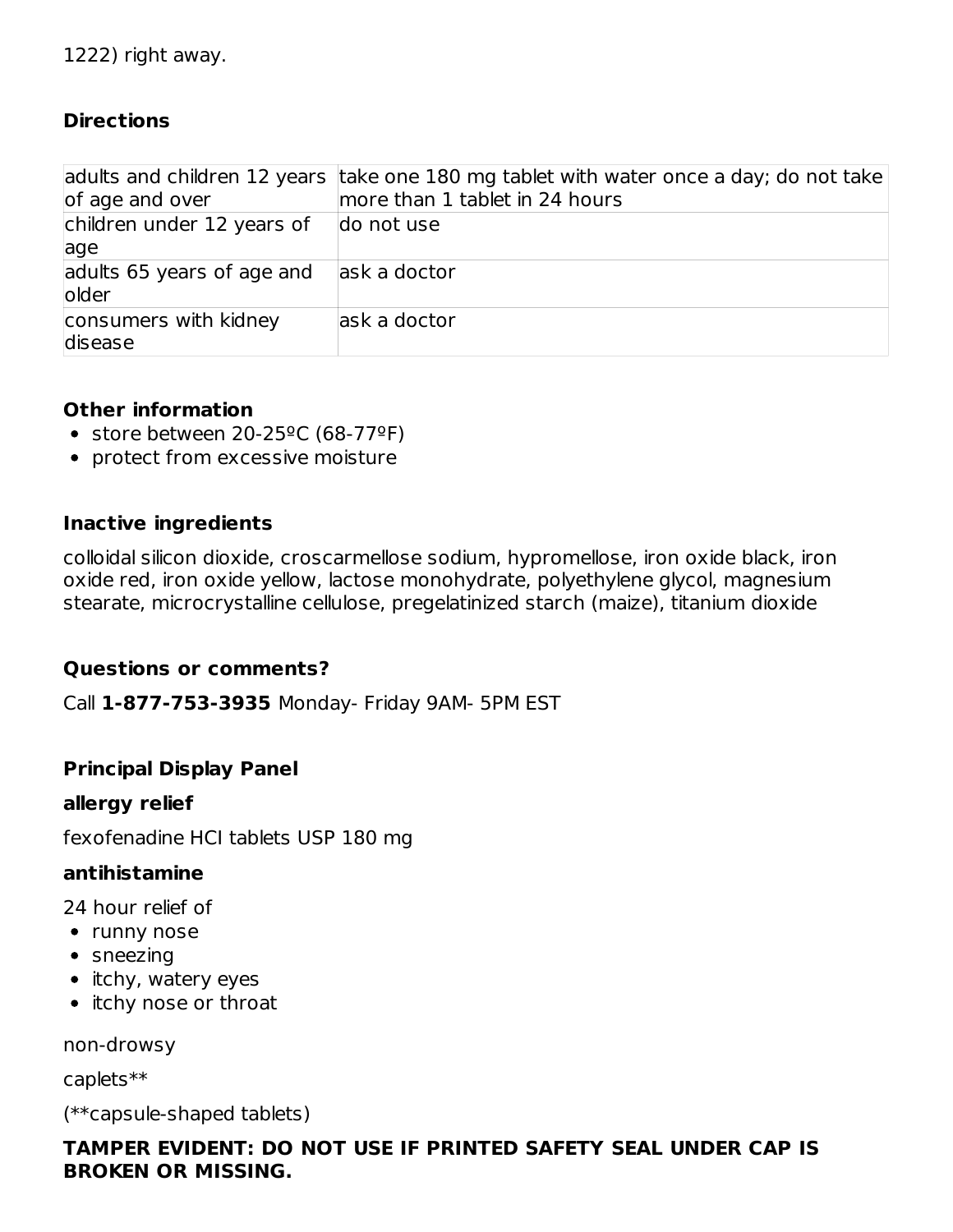#### **KEEP OUTER CARTON FOR COMPLETE WARNINGS AND PRODUCT INFORMATION.**

distributed by: AllWell Health, Inc. Princeton, NJ 08540 getallwell.com

# **Product Label**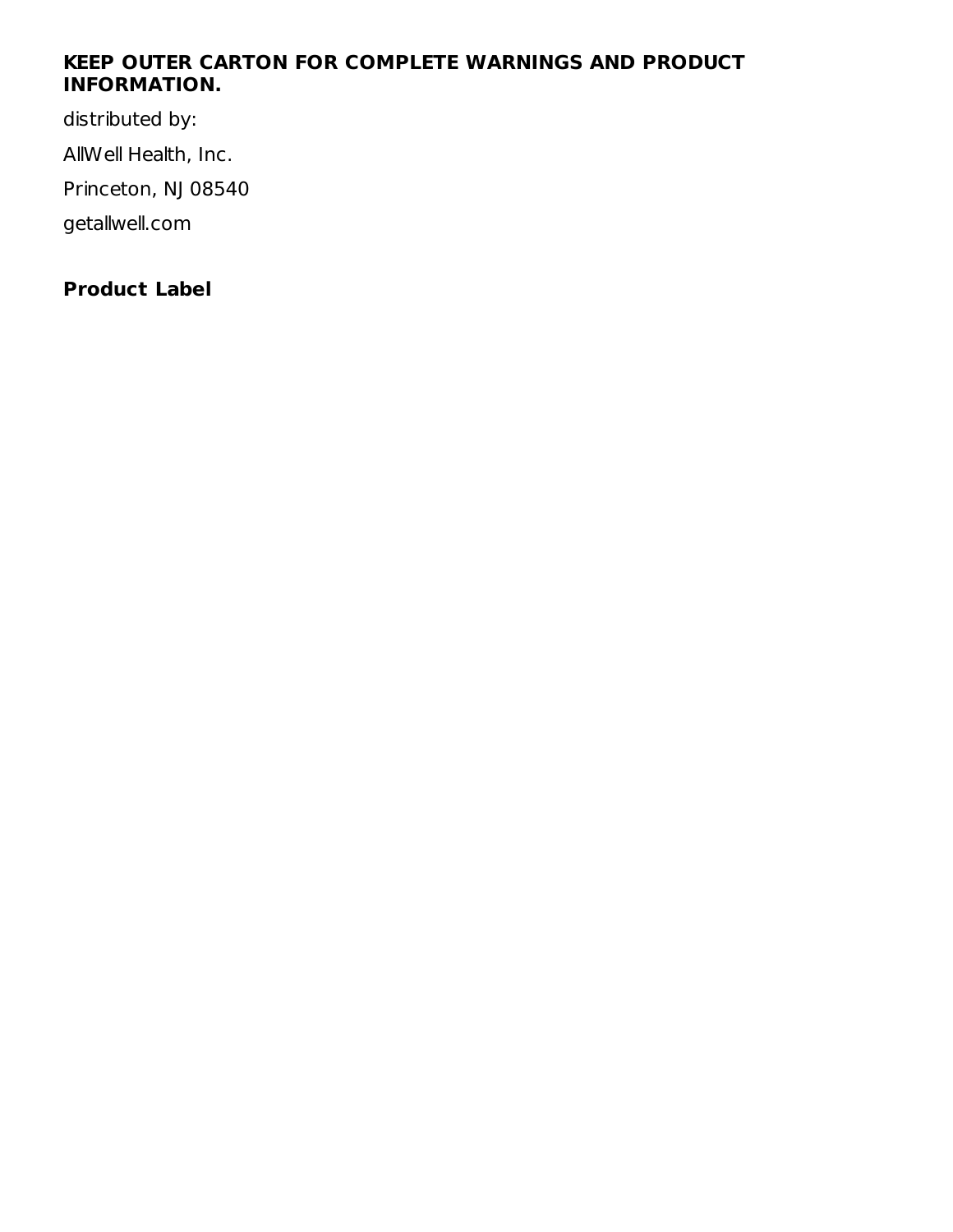NDC 80539-801-30





ā

ğ

Lot No.:<br>Exp. Date:

# allergy<br>relief

fexofenadine HCI tablets USP, 180 mg

#### antihistamine

- 24 hour relief of
- runny nose
- sneezing
- itchy, watery eyes
- itchy nose or throat

#### non-drowsy

30 caplets\*\* / actual size<br>(\*\*capsule-shaped tablets)

TAMPER EVIDENT: DO NOT USE IF PRINTED SAFETY SEAL<br>UNDER CAP IS BROKEN OR MISSING.

#### 1 BOTTLE INSIDE

PLD-8743A FC007922

|                                                                                                                                                                                                  | Call MRC -MAR year)-yeard Mongol SAM-1718 (is)<br>Guestions or comments?                                                                                                                                                        |  |  |  |  |
|--------------------------------------------------------------------------------------------------------------------------------------------------------------------------------------------------|---------------------------------------------------------------------------------------------------------------------------------------------------------------------------------------------------------------------------------|--|--|--|--|
| irileangam ,logonsam ,stistbytfonom seoltusi ,wolley sbixo non ,ben sbixo noni ,kuald sbixo noni<br>Jnacthre Ingrediterrate collecte silicon dipide, croscamellose sodun, hypromellose,          | stearate, microcrystaline cellulose, pregelatinged starch, titamium dioxide                                                                                                                                                     |  |  |  |  |
|                                                                                                                                                                                                  | mutatom eviassoxe molt toelong<br>■ 8000 papveen Sp-S2-C (89-11-F)<br>иодешюци зэцід                                                                                                                                            |  |  |  |  |
| ask a doctor                                                                                                                                                                                     | cousumers with kidney disease                                                                                                                                                                                                   |  |  |  |  |
| Talbob & Xas                                                                                                                                                                                     | adults 65 years of age and older                                                                                                                                                                                                |  |  |  |  |
| asn you op                                                                                                                                                                                       | children under 12 years of age                                                                                                                                                                                                  |  |  |  |  |
| gnuod 4S ni feldst 1 neitt etom selst fon ob<br>take one 180 mg tablet with water once a day                                                                                                     | revolte and children 12 years of age and over                                                                                                                                                                                   |  |  |  |  |
|                                                                                                                                                                                                  | suonoana                                                                                                                                                                                                                        |  |  |  |  |
|                                                                                                                                                                                                  | Control Center (1-900-222-1222) right away.<br>Keep out of reach of children, in case of overdose, get medical help or contact a Poison<br>If pregnant or breast-feeding, ask a health professional before use.<br>таме топ двл |  |  |  |  |
|                                                                                                                                                                                                  | Slop use and ask a doctor if an allergic reaction to this product cocurs. Seek medical                                                                                                                                          |  |  |  |  |
| a do not take with jurit julices (see Directions)<br>abiostria muitengam to munimula as emit emas ert ta sikit for ob =<br>betoerib narti enom exist fon ob m<br><b>Toubong airth prisu nedW</b> |                                                                                                                                                                                                                                 |  |  |  |  |
| веор лизната в ревл.<br>Ask a doctor before use if you have kidney deases. Your doctor should determine if you                                                                                   |                                                                                                                                                                                                                                 |  |  |  |  |
| De ned use if you have ever had an allergic reaction to this product or any of its ingredients.<br>sБијшем                                                                                       |                                                                                                                                                                                                                                 |  |  |  |  |
|                                                                                                                                                                                                  | Teoria to sepn ert to grittol<br><b>DUZDOUS M</b><br><b>MICITY, WARDY CYCS</b><br>asou Auuru<br>saignails yofirages they are aying the to hay tever or other respect respectively.                                              |  |  |  |  |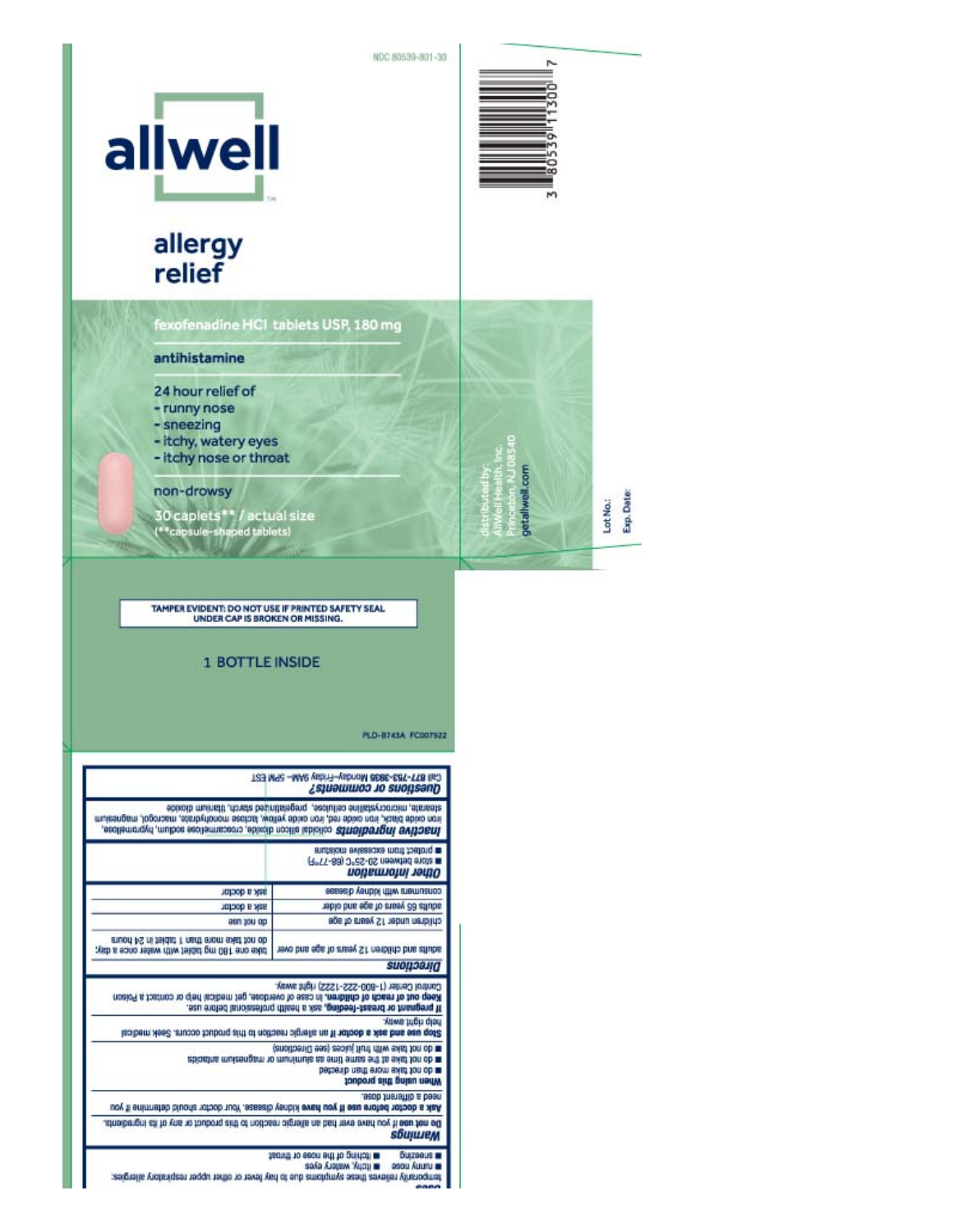

#### **ALLWELL Allergy Relief**

| <b>ALLERGY RELIEF</b><br>fexofenadine hcl tablet                                                                                 |                       |                                       |                           |                                       |                                     |                 |  |  |
|----------------------------------------------------------------------------------------------------------------------------------|-----------------------|---------------------------------------|---------------------------|---------------------------------------|-------------------------------------|-----------------|--|--|
|                                                                                                                                  |                       |                                       |                           |                                       |                                     |                 |  |  |
| <b>Product Information</b>                                                                                                       |                       |                                       |                           |                                       |                                     |                 |  |  |
| <b>Product Type</b>                                                                                                              | <b>HUMAN OTC DRUG</b> |                                       | <b>Item Code (Source)</b> |                                       |                                     | NDC:80539-801   |  |  |
| <b>Route of Administration</b>                                                                                                   | ORAL                  |                                       |                           |                                       |                                     |                 |  |  |
|                                                                                                                                  |                       |                                       |                           |                                       |                                     |                 |  |  |
| <b>Active Ingredient/Active Moiety</b>                                                                                           |                       |                                       |                           |                                       |                                     |                 |  |  |
| <b>Ingredient Name</b><br><b>Basis of Strength</b>                                                                               |                       |                                       |                           |                                       |                                     | <b>Strength</b> |  |  |
| FEXOFENADINE HYDROCHLORIDE (UNII: 2S068B75ZU) (FEXOFENADINE -<br><b>FEXOFENADINE</b><br>UNII:E6582LOH6V)<br><b>HYDROCHLORIDE</b> |                       |                                       |                           | 180 mg                                |                                     |                 |  |  |
|                                                                                                                                  |                       |                                       |                           |                                       |                                     |                 |  |  |
| <b>Inactive Ingredients</b>                                                                                                      |                       |                                       |                           |                                       |                                     |                 |  |  |
| <b>Ingredient Name</b>                                                                                                           |                       |                                       |                           |                                       |                                     | <b>Strength</b> |  |  |
| <b>SILICON DIOXIDE (UNII: ETJ7Z6XBU4)</b>                                                                                        |                       |                                       |                           |                                       |                                     |                 |  |  |
| <b>CROSCARMELLOSE SODIUM (UNII: M280L1HH48)</b>                                                                                  |                       |                                       |                           |                                       |                                     |                 |  |  |
| HYPROMELLOSES (UNII: 3NXW29V3WO)                                                                                                 |                       |                                       |                           |                                       |                                     |                 |  |  |
| <b>FERRIC OXIDE RED (UNII: 1K09F3G675)</b>                                                                                       |                       |                                       |                           |                                       |                                     |                 |  |  |
| FERRIC OXIDE YELLOW (UNII: EX43802MRT)                                                                                           |                       |                                       |                           |                                       |                                     |                 |  |  |
| <b>LACTOSE MONOHYDRATE (UNII: EWQ57Q8I5X)</b>                                                                                    |                       |                                       |                           |                                       |                                     |                 |  |  |
| POLYETHYLENE GLYCOL, UNSPECIFIED (UNII: 3WQ0SDW1A)                                                                               |                       |                                       |                           |                                       |                                     |                 |  |  |
| CELLULOSE, MICROCRYSTALLINE (UNII: OP1R32D61U)                                                                                   |                       |                                       |                           |                                       |                                     |                 |  |  |
| <b>STARCH, CORN (UNII: O8232NY3SJ)</b>                                                                                           |                       |                                       |                           |                                       |                                     |                 |  |  |
| <b>FERROSOFERRIC OXIDE (UNII: XM0M87F357)</b>                                                                                    |                       |                                       |                           |                                       |                                     |                 |  |  |
| TITANIUM DIOXIDE (UNII: 15FIX9V2JP)                                                                                              |                       |                                       |                           |                                       |                                     |                 |  |  |
| MAGNESIUM STEARATE (UNII: 70097M6I30)                                                                                            |                       |                                       |                           |                                       |                                     |                 |  |  |
|                                                                                                                                  |                       |                                       |                           |                                       |                                     |                 |  |  |
| <b>Product Characteristics</b>                                                                                                   |                       |                                       |                           |                                       |                                     |                 |  |  |
| <b>Color</b>                                                                                                                     | pink                  | <b>Score</b>                          |                           |                                       | no score                            |                 |  |  |
| <b>Shape</b>                                                                                                                     | <b>CAPSULE</b>        | <b>Size</b>                           |                           |                                       | 17mm                                |                 |  |  |
| <b>Flavor</b>                                                                                                                    |                       | G <sub>6</sub><br><b>Imprint Code</b> |                           |                                       |                                     |                 |  |  |
| <b>Contains</b>                                                                                                                  |                       |                                       |                           |                                       |                                     |                 |  |  |
|                                                                                                                                  |                       |                                       |                           |                                       |                                     |                 |  |  |
| <b>Packaging</b>                                                                                                                 |                       |                                       |                           |                                       |                                     |                 |  |  |
| <b>Item Code</b><br>#                                                                                                            |                       | <b>Package Description</b>            |                           | <b>Marketing Start</b><br><b>Date</b> | <b>Marketing End</b><br><b>Date</b> |                 |  |  |
| NDC:80539-<br>1 in 1 BOX<br>1<br>801-30                                                                                          |                       |                                       |                           | 01/29/2021                            |                                     |                 |  |  |